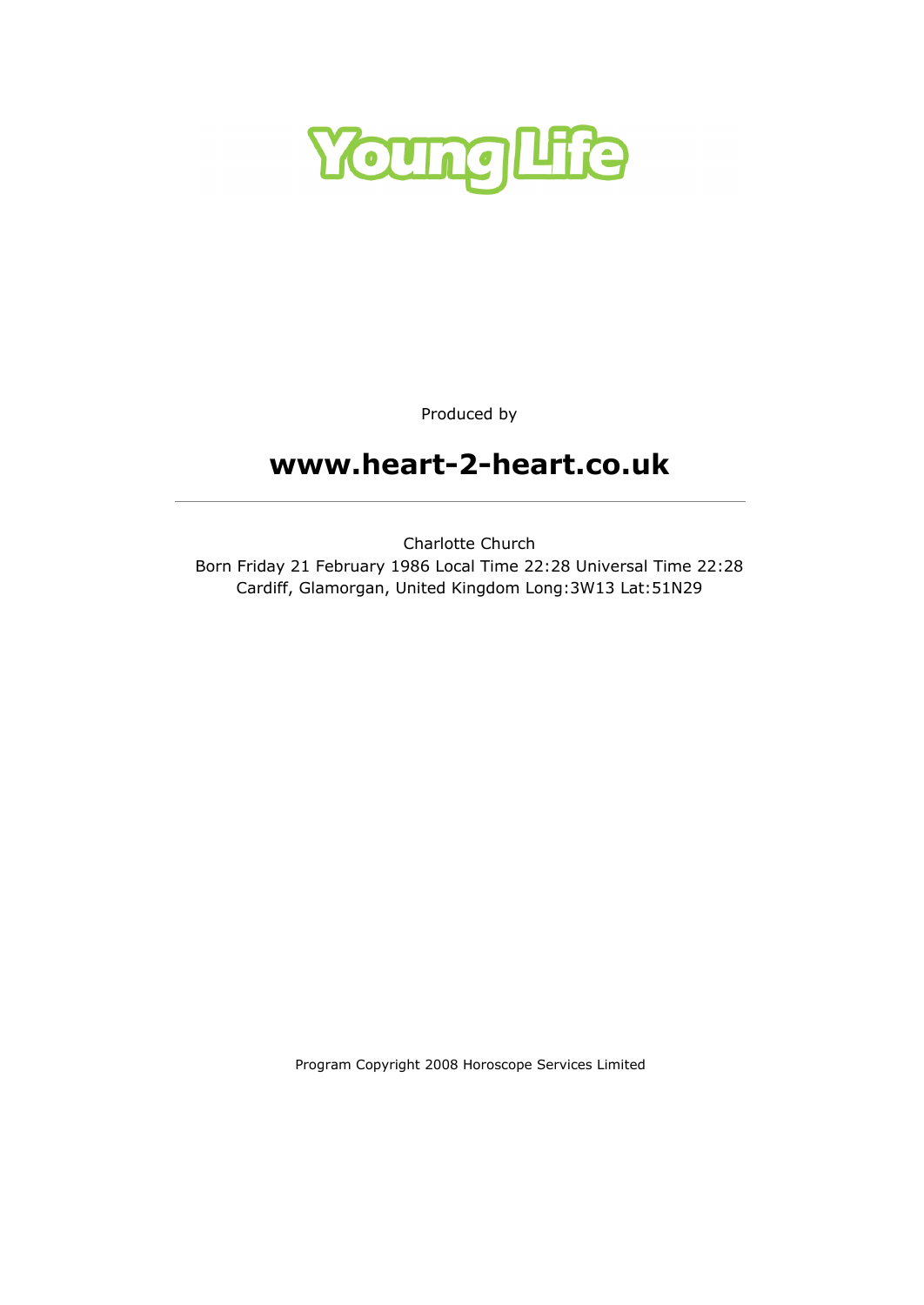

Charlotte Church Born Friday 21 February 1986 Local Time 22:28 Universal Time 22:28 Cardiff, Glamorgan, United Kingdom Long:3W13 Lat:51N29

Geocentric Tropical Placidus True Node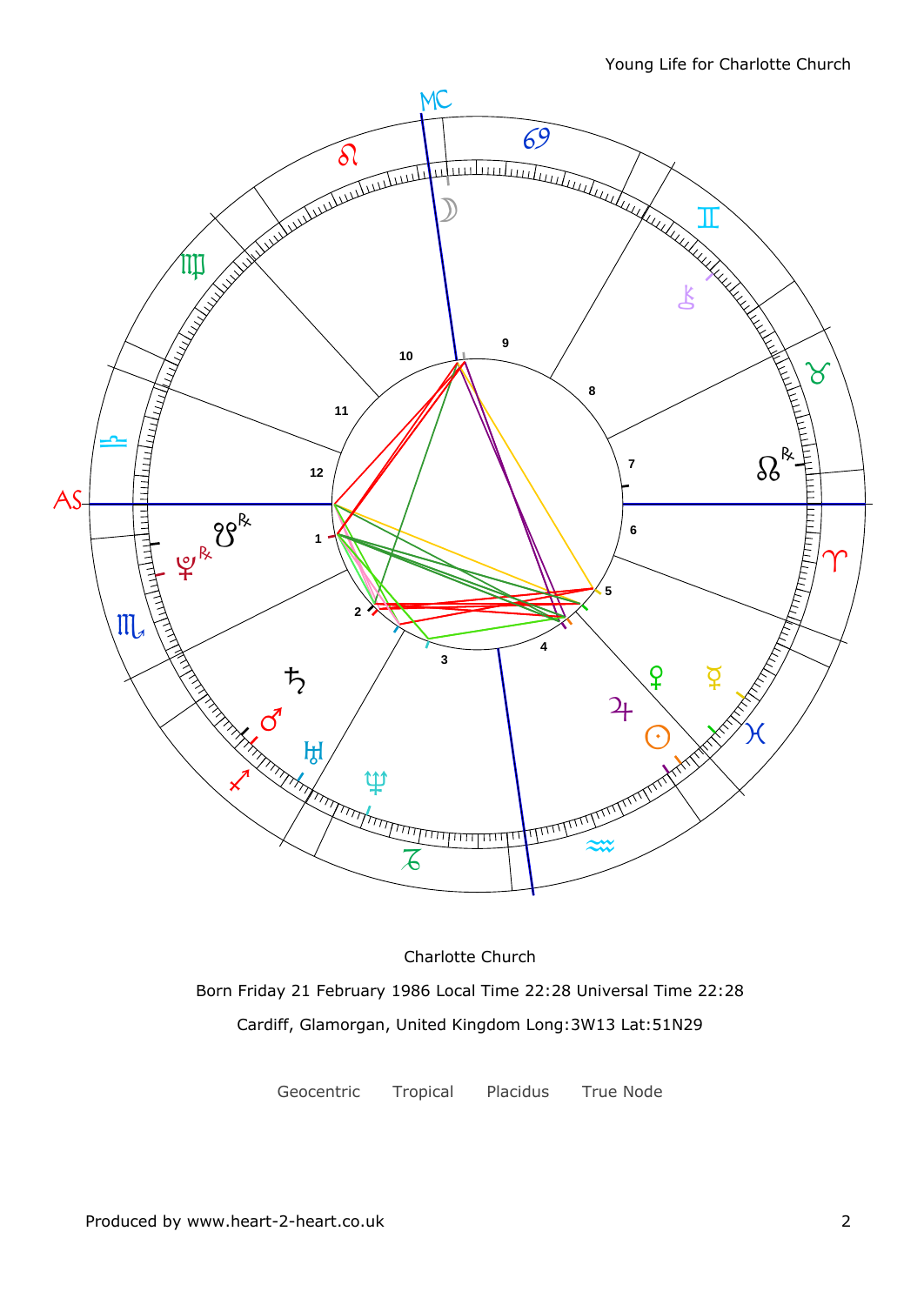| Planet/Point | Glyph                | Sign          | Glyph                              | Position   | House |
|--------------|----------------------|---------------|------------------------------------|------------|-------|
| Sun          | $(\cdot)$            | <b>Pisces</b> | $\chi$                             | 3°00'09"   | 4th   |
| Moon         |                      | Leo           | $\delta\Omega$                     | 0°01'47"   | 9th   |
| Mercury      | $\breve{\mathrm{Q}}$ | Pisces        | $\chi$                             | 18°53'25"  | 5th   |
| Venus        | ¥                    | <b>Pisces</b> | $\chi$                             | 11°01'11"  | 5th   |
| Mars         | ්                    | Sagittarius   | $\boldsymbol{\mathcal{K}}$         | 11°26'10"  | 2nd   |
| Jupiter      | ᡩ                    | <b>Pisces</b> | $\chi$                             | 0°18'15"   | 4th   |
| Saturn       | $\bm{\ddot{5}}$      | Sagittarius   | $\boldsymbol{\mathcal{Z}}$         | 9°09'39"   | 2nd   |
| Uranus       | ਸ਼੍ਰ                 | Sagittarius   | $\chi$ <sup><math>\pi</math></sup> | 21°52'47"  | 2nd   |
| Neptune      | ψ                    | Capricorn     | $\overline{\mathcal{A}}$           | 5°16'02"   | 3rd   |
| Pluto        | $\mathfrak{P}$       | Scorpio       | $III_{d}$                          | 7°18'42" R | 1st   |
| Ascendant    | AS                   | Libra         | ≏                                  | 24°51'07"  |       |
| MidHeaven    | <b>MC</b>            | Leo           | $\delta$                           | 3°01'54"   |       |
| North Node   | $\Omega$             | Taurus        | $\aleph$                           | 1°50'23" R | 7th   |
| Chiron       | Ľ                    | Gemini        | $\mathbb I$                        | 9°15'57"   | 8th   |

### Planetary Positions

### House Cusp Positions

| House | Sign      | Position | House | Sign       | Position |
|-------|-----------|----------|-------|------------|----------|
| 1     | $\equiv$  | 24°51'   | 7     | $\sim$     | 24°51'   |
| 2     | $III_{d}$ | 21°32'   | 8     | ୪          | 21°32'   |
| 3     | $\chi^4$  | 24°50'   | 9     | Ш          | 24°50'   |
| 4     | $\approx$ | 03°01'   | 10    | $\delta l$ | 03°01'   |
| 5     | $\chi$    | 07°21'   | 11    | IIII       | 07°21'   |
| 6     | $\infty$  | 04°15'   | 12    | ≃          | 04°15'   |

### Element Emphasis - Total Points

| Air | Fire | Earth | Water | Card |
|-----|------|-------|-------|------|
|     |      |       | 13    |      |

| ire <sup>.</sup> | Earth | Water    | Cardinal | Fixed | Mutable |
|------------------|-------|----------|----------|-------|---------|
| ᅩ                |       | 1 つ<br>∸ |          |       | 18      |

### Planetary Weight Point System

| Sun and Moon          |                           | 4 points each Uranus, Neptune & Pluto $\vert$ 1 point each |             |
|-----------------------|---------------------------|------------------------------------------------------------|-------------|
| Mercury, Venus & Mars |                           | 3 points each   Ascendant (Rising Sign)                    | $ 4$ points |
| Jupiter & Saturn      | 2 points each   Midheaven |                                                            | 2 points    |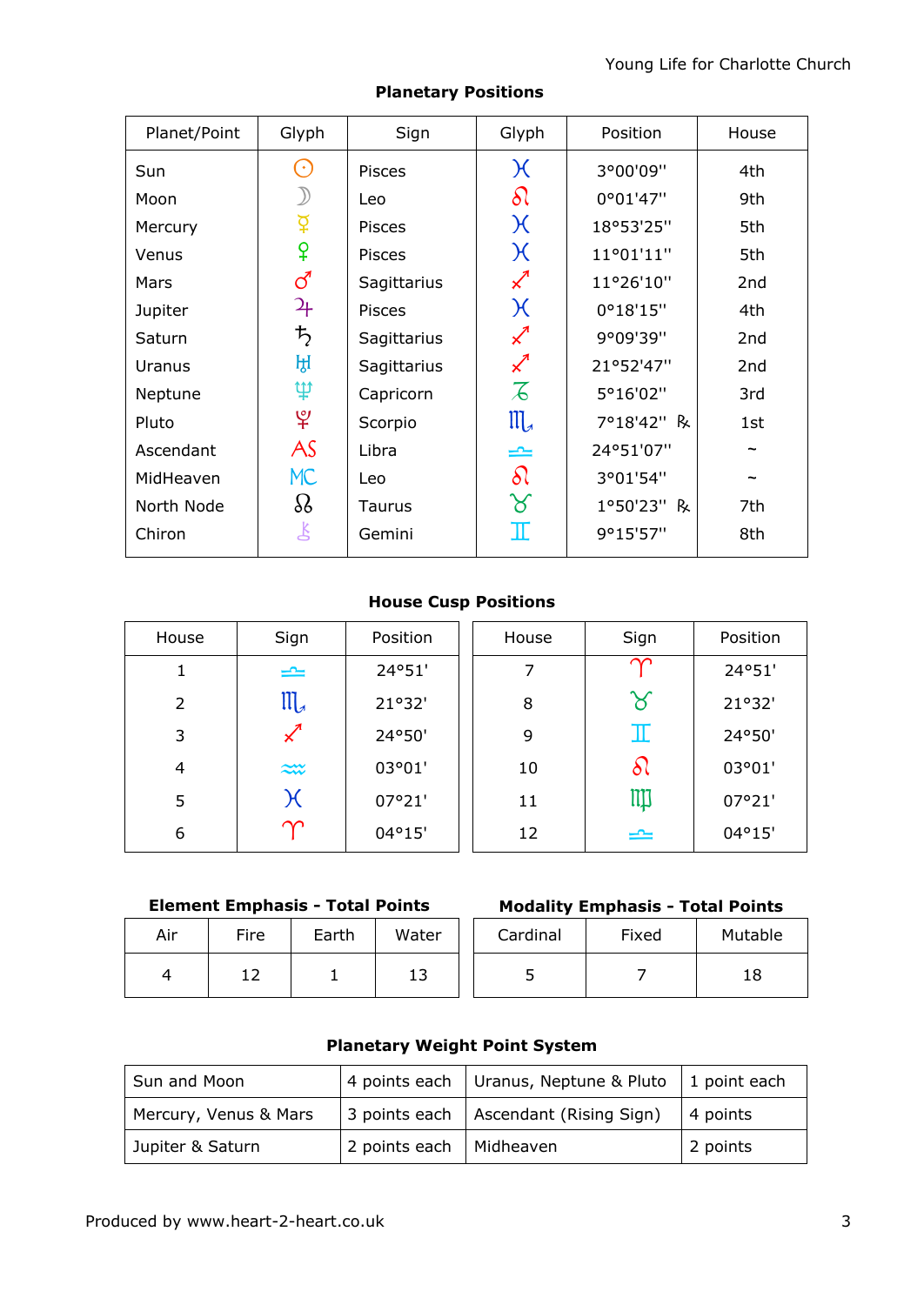

### Planetary Aspects

#### Harmonious Aspects Challenging Aspects

| Conjunction | Ø                 | O۰           | Semisquare     |   | 45°          |
|-------------|-------------------|--------------|----------------|---|--------------|
| Semisextile |                   | $30^{\circ}$ | Square         |   | $90^{\circ}$ |
| Sextile     | $\overline{\ast}$ | $60^{\circ}$ | Quincunx       |   | $130^\circ$  |
| Trine       |                   | 120°         | Sesquiquadrate | 曱 | 135°         |
|             |                   |              | Opposition     |   | $180^\circ$  |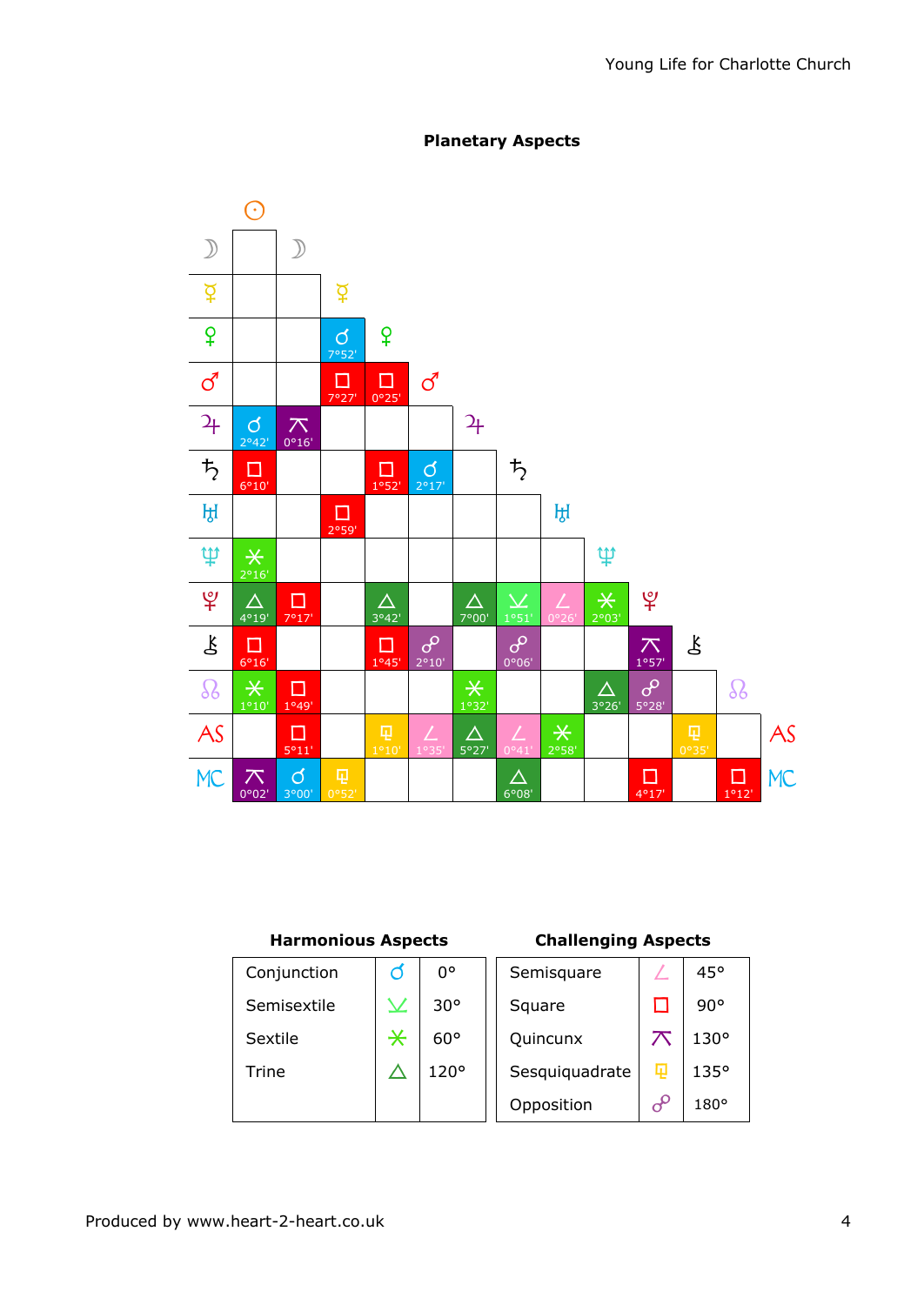#### Charlotte's 'Young Life' Profile

Welcome to Charlotte's profile. It is written with the intent of giving concerned parties in general, an idea of Charlotte's character, talents, needs and wants. This knowledge will help point Charlotte in the right direction. This profile requires an accurate birth time. If you do not know the exact time of birth some of the information may not be completely relevant although the overall view will still be valid.

This profile is divided into a number of sections - detailed below - to make it easier to read and understand.

When reading this you will find both the positive and negative qualities of Charlotte defined. Most people will be happy to learn about the positive ones, while others may get upset over the negative ones. Contradictions will always appear in a person. They are what give us our uniqueness. We have tried to balance all qualities as much as possible so you get a good overview. Some children have wonderful charts while others have difficult charts and this will manifest in their personality.

The 'profile' as outlined here is not set in concrete and can be changed with your help. If the profile is positive you simply support and direct Charlotte. Where the profile indicates difficulties for Charlotte, guidance, direction and boundaries will be important.

Suitable for any young person from about sixteen months old and up. That is when she will start manifesting the qualities described. If you are having this profile prepared for a newly born child you will have to wait some time before it begins to make sense and be of value.

The 'Aspects' or individual caharacteristics are given a Star Rating from one to five to show their relative importance in the Profile. To the right of each pair of 'aspect' symbols is a group of five stars  $\star \lor \lor \lor \lor \lor$  the more dark stars there are the more important the connection. The keys for the planets and the other symbols and terms used are given at the back of the report.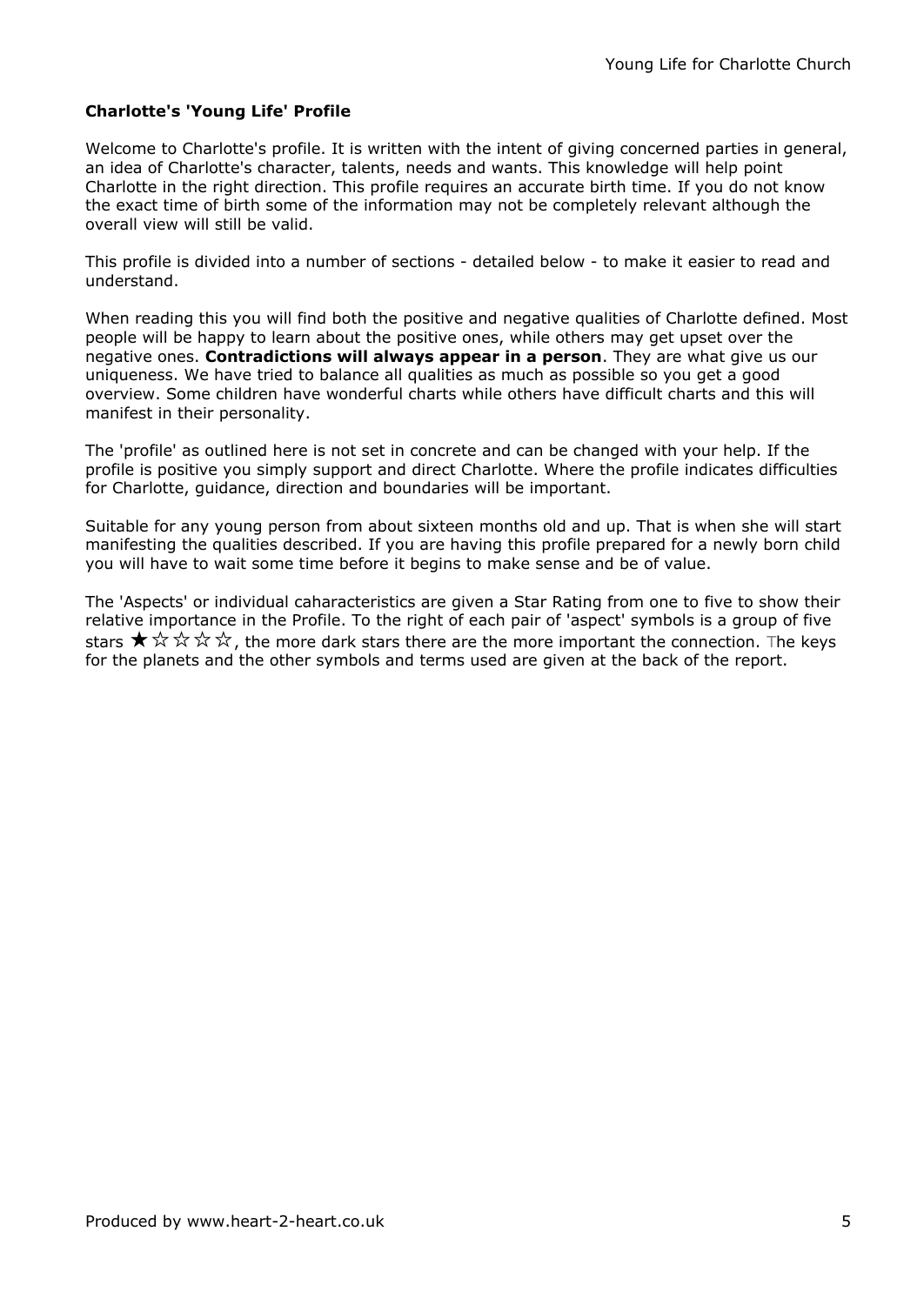#### Section A - laying down the foundations

1. Essential character - this profiles the general trends and outstanding characteristics of Charlotte 's nature, and also makes some comment on the quality of the relationship with the father. However this is not easily defined using Astrology so the section entitled 'Emotional and feeling nature' must be considered carefully together with this opening section.

\* Between the first two sections, which deal essentially with father and mother there is a short section on 'The dominant parent'. We do not try to make a definitive judgement here but tradition states that the father is externally dominant and the mother is emotionally, or internally, dominant. Make your own judgement as to which parent fits the bill best.

2.Emotional and feeling nature - this shows how the more passive and sensitive side of Charlotte's nature is likely to develop and also comments on the nature of the relationship with her mother.

**3.** At this point we look more directly at the relationship between Charlotte and her mother.

4.Personality - this is a description of Charlotte's physical nature; and also her general approach to the world; the way she sees it; and the way she likes to be seen. For instance, does she wear rose-coloured glasses or does she view the world from behind dark glasses?

#### Section B - the process of development - from toddler to teenager

**1.** Assertiveness - this describes how Charlotte makes her presence felt and if she is essentially active or passive. Does she like to push her way to the front, or stay determinedly in the background?

2.Friendship and social attitudes - this looks at how Charlotte will get on with others. For instance, will she be a bit of a loner, have hundreds of friends, or just a few who are useful, and so on.

**3.** The power of the mind - this describes the approach Charlotte is likely to take towards the intellectual and academic side of her life and how she will respond to the rigours of education.

4. Money - this looks at how Charlotte will handle the money in her pocket or purse. Spendthrift or miser? Such traits establish themselves early and tend to remain with us all our lives.

#### Section C - preparing for independence

**1.** Higher education and establishing values - this section describes how Charlotte, approaching complete independence, lays down the belief and educational framework that will sustain her through her adult life.

2.Approach to daily working life - this looks at how Charlotte is likely to fare in the harsh world of work. What drive, if any, she has to succeed and how she will deal with the inevitable day-to-day necessities of work.

**3.** Career and ambitions - this final section examines how Charlotte might approach the business of how to make her mark on life, and what areas might be the most productive for her as she grows steadily older.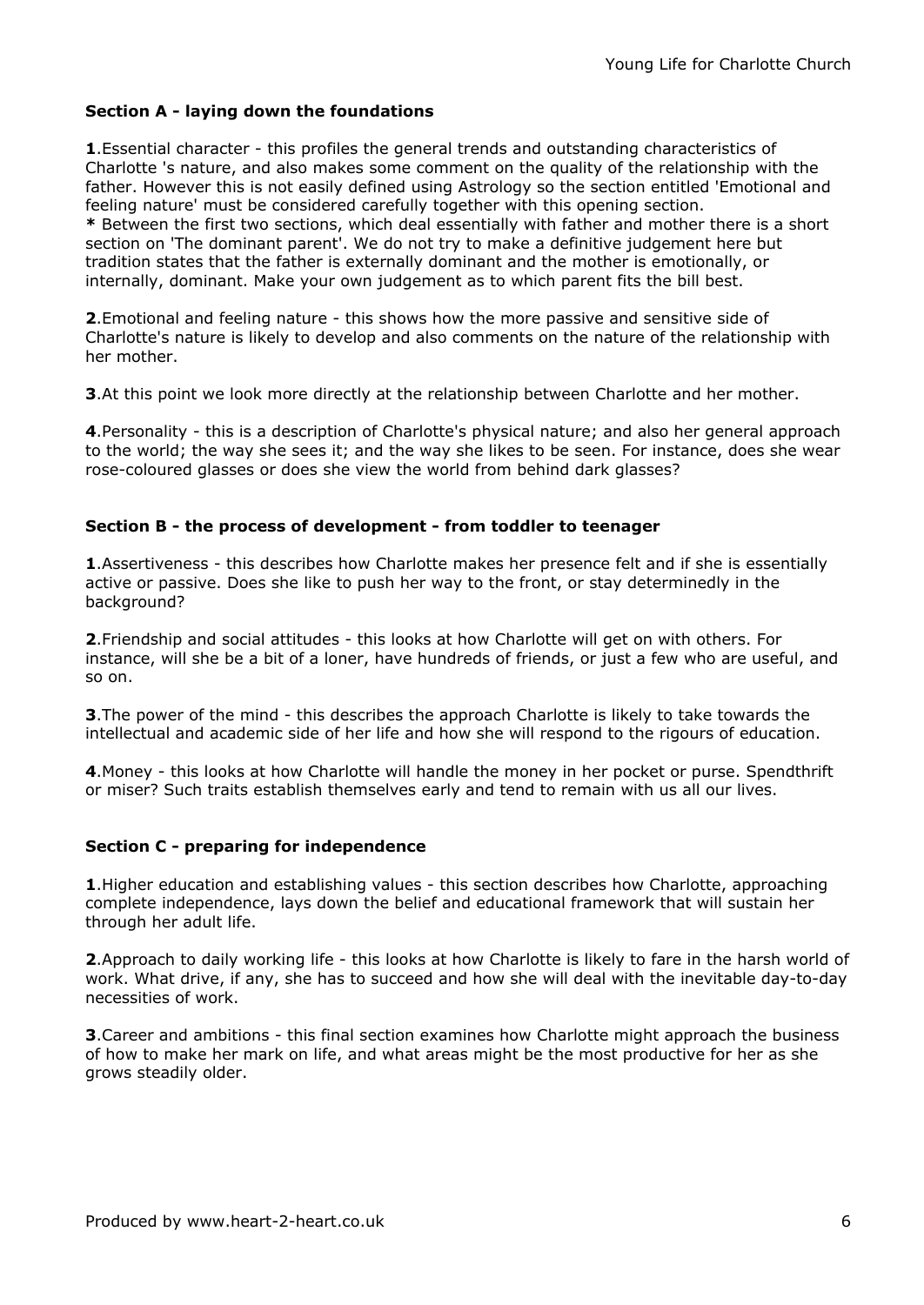#### Section A - laying down the foundations

#### Essential character

The Sun signifies our inner sense of identity, and our will. It is the single most important planet in our birth chart and generally describes what we are seeking to become through the journey of life, or perhaps our 'destiny'.

## $\bigcirc$  in  $\chi$

#### Sun in Pisces

Like a chameleon that changes appearance to match its surroundings, Charlotte's personality melts and reforms according to her environment. She is very sensitive and impressionistic, and will take on the characteristics of other people quite unconsciously, like a sponge absorbs water.

Unselfish, she is an extremely 'giving' person, even to the point of self-sacrifice. She will instinctively put the needs of others before her own, and nothing will be too much trouble for her. Unfortunately, however, there is also the possibility that her humility may lead to a lack of selfrespect or self-worth, and she may run the risk of becoming a bit of a doormat unless she learns to put herself first once in a while.

Charlotte will be an extremely emotional child who will grow into an adult of rare compassion and empathy. So empathetic, in fact, that she may have difficulty in differentiating between personal experience and that of others.

Her empathy is further heightened by her rich and powerful imagination that enables her to create a world far removed from the realities of mundane life. If she is not to spend all her time in self-indulgent day dreaming, this gift could be, and should be channelled into art of some kind.

Charlotte's Sun sign, Pisces, is ruled by Neptune, the planet of idealism, and Charlotte will always see the good and the best in everything and everyone.

Naturally, this will be extended to those whom she loves. She will see the world and her relationships through very rose-tinted spectacles indeed, and will place her loved one on an extremely tall pedestal. There will be nothing she would not do for her beloved, the recipient of Charlotte's boundless love, adoration, indulgence and worship.

But the planet of idealism is also the planet of confusion. Charlotte - who is likely to lack discernment - may be easily deluded into thinking she has found her ideal, and reality will come as a dreadful disappointment when the beloved turns out to have feet of clay; to be simply 'human' after all.

Because of Neptune's nature - its desire to heighten and refine and make ideal - Charlotte will have a highly developed and totally unrealistic sense of perfection, of fantasy. Her escapist tendencies are strong.

Whilst Neptune may tempt her to escape into the muddy oblivion of drink or drugs later in life, her stronger instincts are to swim into the clear waters of artistic creativity. With her fluid impressionability and unlimited imagination, she may be a gifted actor, writer or musician, for she has the ability to recreate her dream world.

And, with her heightened sensitivity, she may also be psychic, mediumistic or otherwise spiritually evolved.

Charlotte may need long periods of retreat, of solitude, in order to 'find' herself from time to time. She may be unable to cope with the hurly-burly of life, and so peace and quite will do much to restore her inner serenity. Her dreams are important to her, and they form an integral part of her nature. 'I have spread my dreams under your feet', wrote the poet Yeats. 'Tread softly because you tread on my dreams'.

Produced by www.heart-2-heart.co.uk 7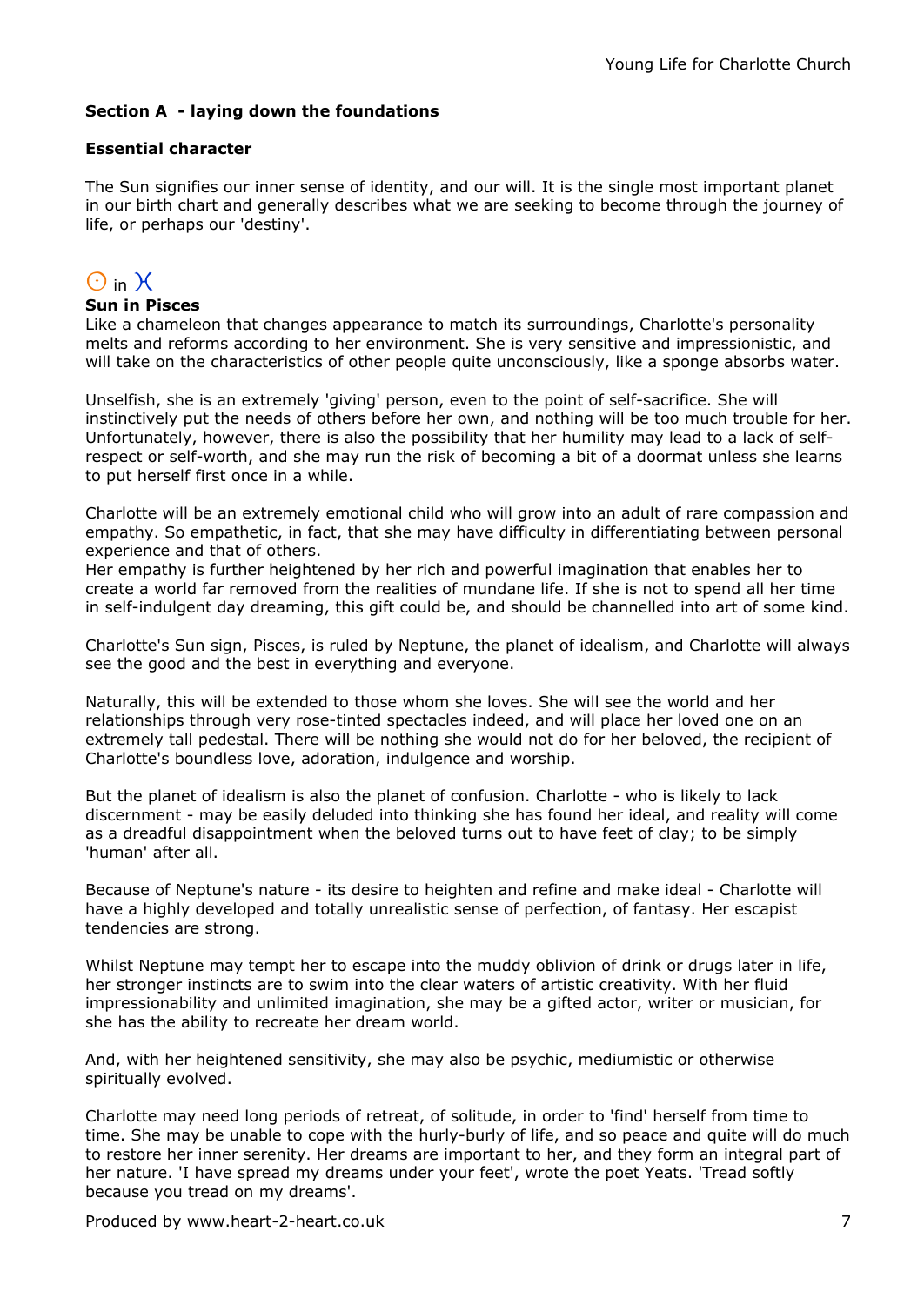#### Charlotte's wilfulness

## $\odot$

#### Sun in 4th House

Charlotte has a strong sense of heritage and it is from this that she derives a sense of identity. Family 'roots' will be important to her, and she is likely to be particularly close to her grandparents.

When older, it will be vital for her to establish a home of her own - a secure base she can take pride in, and where she can 'rule the roost'. She may not feel totally settled and confident about expressing her identity until the second half of life. For Charlotte, life really does begin at 4!

## $\odot$  d + \*\*\*\*\*

#### Sun Conjunct Jupiter

Charlotte is an optimistic and confident child with a great sense of fun. She has a great belief in herself and trusts life, therefore she is often very lucky. Providence smiles upon her. At her worst Charlotte is excessive in her conduct being prone to exaggeration and boastfulness. Charlotte needs to know to work within her limits, rather than trying to attempt more than she can accomplish. This quality could make her unreliable.

## $O$   $\Box$   $\rightarrow$   $\star$   $\star$   $\star$   $\star$   $\star$

#### Sun Square Saturn

To Charlotte life seems a bit of a grim affair, she doesn't seem to be able to have fun. She has a natural inclination to see the negative and take things rather seriously. She will be very hard on herself and those who are close to her, expecting high standards. Charlotte will often feel as though she has too much responsibility and may be prone to bouts of slight depression.

She needs to learn how to inject fun into her life and not take it all so seriously. She'll also probably be a bit of a loner and not have a very strong social life. There is no great harm in this but it is possible that this isolation only reinforces a sense of rejection so any encouragement and warmth shown her will go a long way.

## $\Theta$  \*  $\mathfrak{P}$  \* \* \* \* \* \*

#### Sun Sextile Neptune

Charlotte is idealistic and highly imaginative in her creativity and self-expression. She is a sensitive, artistic child who needs room to follow her dreams and vision. She is naturally compassionate and caring, highly tuned into other people and their slightest emotional mood and could even have psychic abilities. Don't be surprised if she has imaginary friends in the early years and don't be surprised if she has a tendency to wander off. She'll always turn up perfectly fine and wondering what all the fuss is about.

# $0 \wedge 4 \star \star \star \star \star$

#### Sun Trine Pluto

From very early on Charlotte feels deeply accepted and sure of herself. She knows how to get what she wants out of life through controlling and directing her will. Charlotte is passionate and feels life intensely but she is also happy to share these feelings with others. She will prove to be powerful and dominant and able to exert a strong influence over others and her environment. She has a unique talent for finding something of value in what others disregard.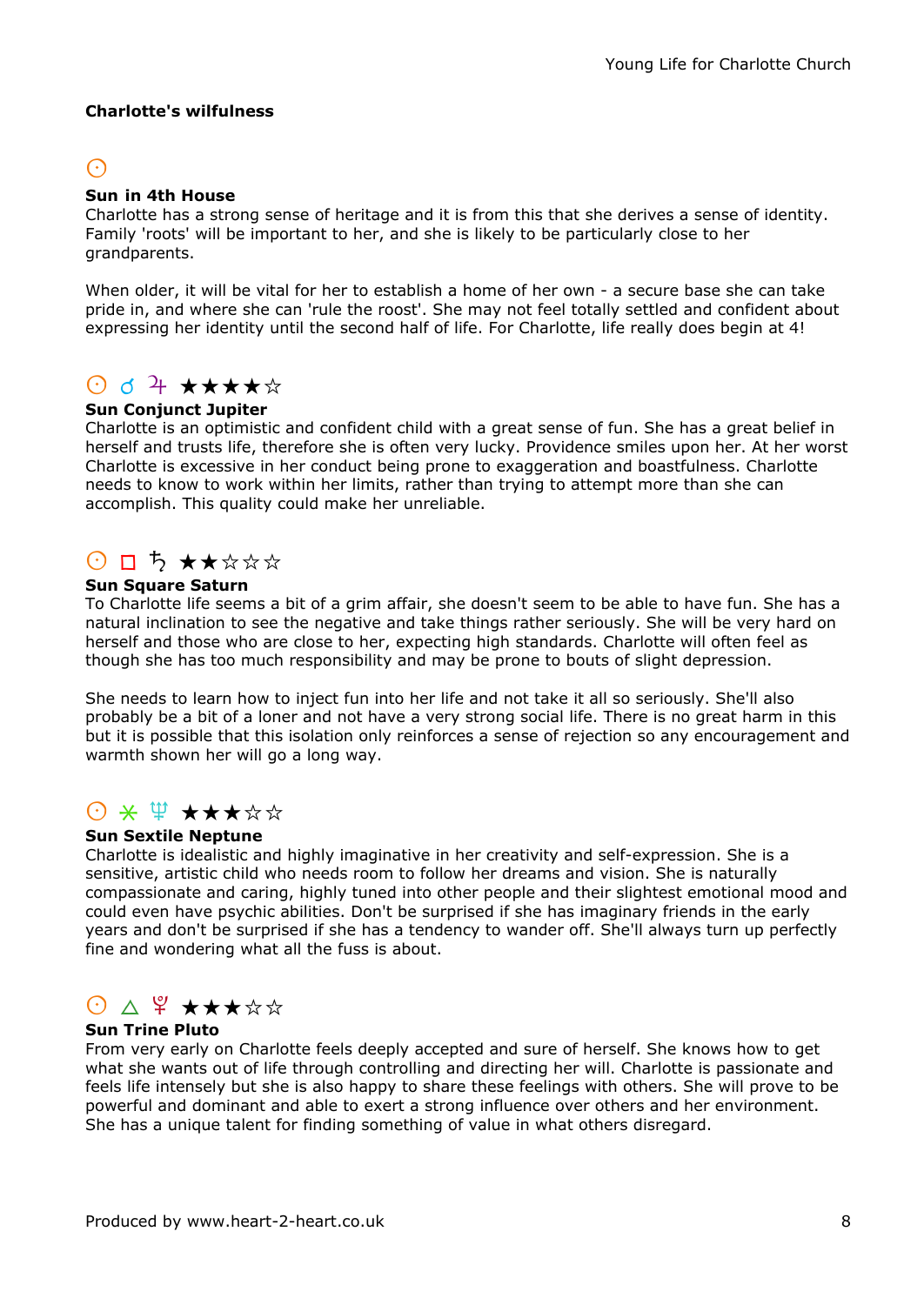#### The Dominant Parent

In this section we are using traditional astrological rules for defining Charlotte's relationship with her father. However this may well be more applicable to Charlotte's Mother. Generally one or other of the parents has the strongest influence in developing Charlotte's approach to the outside world. Traditionally this has been the father's role but it could perfectly well apply to her Mother, hence the use of the phrase 'The Dominant Parent'.

### $\Omega$

#### Leo in 10th House

Charlotte will have a very positive attitude towards her father in general and see him as a real hero. As Charlotte grows older there may be a bit of conflict as she debates whether she should worship her father, or be worshipped. For better or for worse, paternal influence is very strong.

#### Emotional and feeling nature

In this section we shall examine how Charlotte relates on an emotional level. This is traditionally associated with the maternal relationship but we have not made such an obvious assumption and the following section should not be read as being primarily concerned with the relationship between mother and child.

Astrologically, the Moon describes our responses, sensitivity, our feeling nature, and the unconscious side of our personality. It shows our emotions and these, of course, will be filtered, or coloured, by the sign in which the Moon falls. Most importantly, the Moon shows our needs.

It shows how we will react on an instinctive level.

## $D$  in  $\Omega$

Moon in Leo Charlotte needs the spotlight, and an audience.

A bit of a 'show-off' as a child and that's an understatement! Charlotte will seek attention and admiration. She's open in her affections, generous, warm and loving, and just a tiny bit stubborn. She'll have a strong need to love and to be loved in return.

Her main fault is a tendency to become petulant and childish, even when he grows up! if she is ignored, or thwarted in any way. She is naturally creative, with instinctive leadership qualities, and the ability to make people feel 'special'.

Charlotte will be a delightful child - although she'll expect to be treated like royalty!

The houses of the chart represent different compartments of life, different areas of experience, and each house will 'colour' the Moon in a slightly different way.

#### $\mathcal{D}$

#### Moon in 9th House

She needs to be able to relate emotionally to a highly principled role model in her life, her mother would be the ideal candidate, and a strongly moral family framework will be essential to her sense of security. Emotionally restless, she may find commitment difficult.

Throughout her life, she may feel that 'the grass is greener on the other side of the fence', and spend many years looking for a philosophy that will satisfy her longings, or spiritual enlightenment of some kind. As she grows up she may decide that a foreign culture gives her the kind of emotional nourishment she needs and she may make her home and raise a family abroad.

Produced by www.heart-2-heart.co.uk 9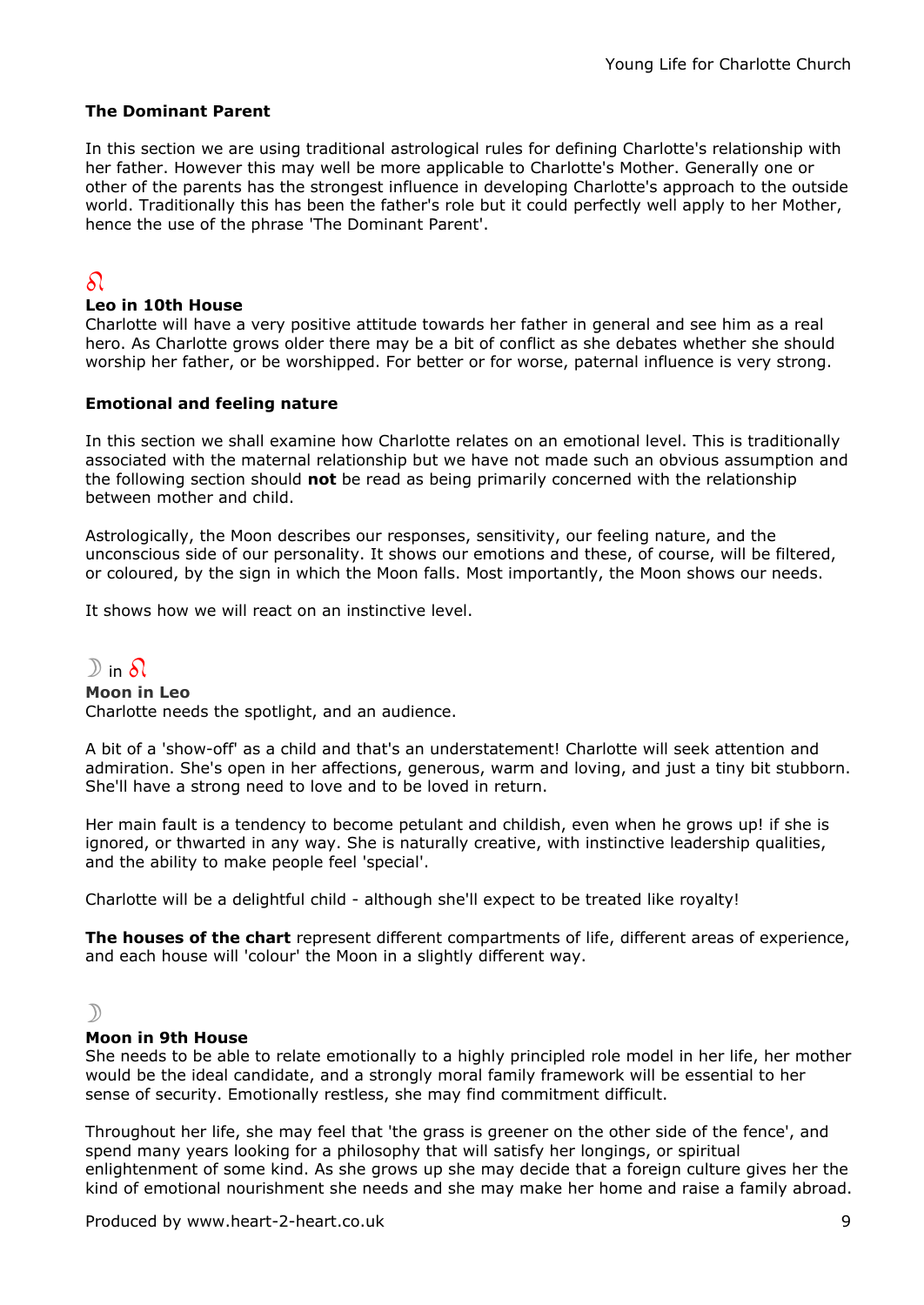#### Charlotte's emotions and feelings

## $D \Box$   $\Psi$   $\star$  \* \* \* \* \*

#### Moon Square Pluto

For Charlotte life, especially as regards her mother is based on the idea that if she doesn't push the button first the other person will, and this power complex derives from her relationship with her mother, which she perceives as being about control and manipulation.

She may well have things completely out of proportion but that is her prerogative. She will veer from intense charm, to tantrum, to cold, hard eyed sulk, all in order to get her own way. There is an underlying fear behind all this that can be helped by a lot of reassurance.

#### Charlotte's relationship with her Mother

It is important to understand that the relationship between mother and child is always 'symbiotic'. In other words the way Charlotte's Mother behaves towards her child and the way Charlotte perceives her mother is so inextricably linked that it is hard to separate the one from the other. Does Charlotte's mother react to Charlotte or does Charlotte react to her mother? This is perhaps the original chicken and egg question, and in this section we shall try to address this issue.

### $\mathbb{D}$  in  $\Omega$

#### Moon in Leo

Charlotte is a loving and joyous child. Both she and her mother have a lot of fun together and she probably considers her to be an utterly delightful child. Charlotte is a warm and open child who loves to show off - and be shown off - and likes nothing more than to be told how wonderful she is.

The more she is praised, the greater a delight she is. She looks up to her parents and is particularly proud of her mother, just as she is of her. Charlotte will have a special place in her mother's heart and she will also enjoy all her dramatic way of behaving.

#### $\mathcal{L}$

#### Moon in 9th House

The relationship between Charlotte and her mother should have a strong element of fun but may have a distant aspect to it in the sense that Charlotte looks to her mother to teach her about the world while her mother is probably perfectly happy to play the role. The consequence of this and Charlotte's natural curiosity is that together they inadvertently conspire towards an early flying from the nest.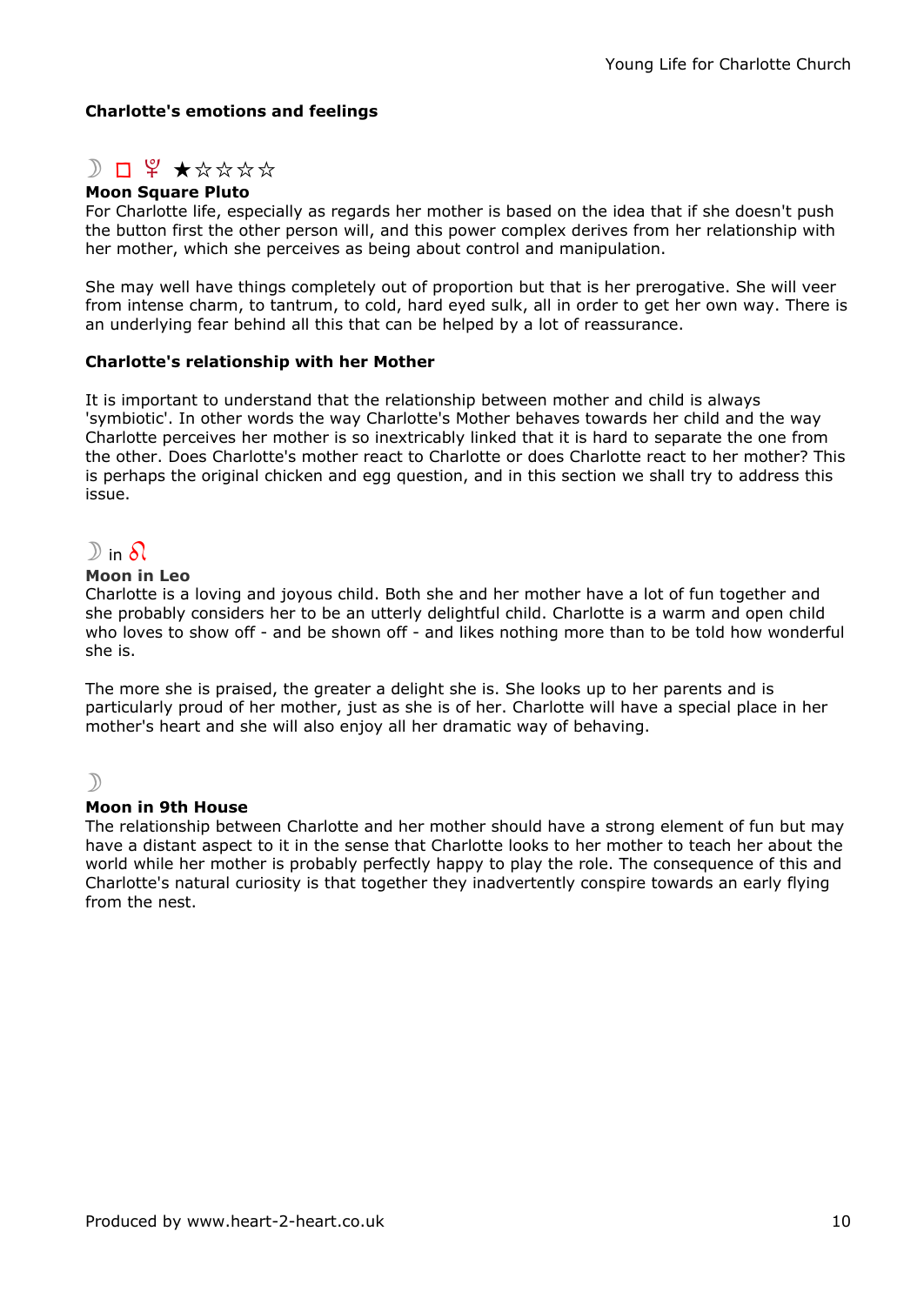#### **Personality**

This section looks at how Charlotte views the world and likes to be viewed by others. No matter what Charlotte's essential nature may be all of us have a 'face' that we put on for public consumption and this section describes that 'face'.

### $AS$  in  $\equiv$

#### Charlotte's ascendant/rising sign is Libra

Venus is the chart ruler of those born with Libra rising, and because of Venus's beneficial nature, Charlotte will probably be fortunate enough to sail through adolescence without suffering the social agony of acne! Moreover, she may also be blessed with Venus's gift of dimples!

Charlotte will be a likeable and agreeable child. She will make many friends and her popularity at school will probably be high. She will be eager to earn the good opinion of her teachers, and is likely to be a well-behaved and fairly conformist pupil. Creative, and with an eye for beauty, she should do well in Art classes, and enjoy the thrust and parry of the Debating Society.

She may display a somewhat indolent side to her nature which, when she is older, will consolidate into an easy, unhurried manner.

One of the strongest features of a Libra ascendant, it would be unreasonable to consider it a 'fault', is the trait of 'running with the hare and hunting with the hounds'.

Because of her conciliatory nature, Charlotte is likely to consider that 'Discretion should be the better part of valor'. For her, upholding her principles may be less important than retaining the regard and goodwill of those she's involved with. Because she cannot cope with what she perceives as the ugliness of confrontation, she may settle for second best in the cause of establishing peace and harmony. 'Anything for a quiet life' will be a favourite motto. 'Don't rock the boat' will be another.

This characteristic, however, could be positively made use of in Charlotte's career if she were involved in the fields of, say, diplomacy, mediation, advising or public relations.

'Charm' is a word that will always be associated with Charlotte. Her pleasant and easy-going manner, her happy facility for making friends and her extreme sociability, will all combine to make her universally liked.

### $\mathcal{L}$

#### Pluto in 1st House

No matter how Charlotte likes to portray herself there is an incredibly strong streak of determination hidden not far beneath the surface.

As a child she will be prove difficult to control having a will of iron that is a little more than mere stubbornness. This determination will prove very useful in later life and no doubt she will be very successful but it might be a little too much for a child to handle at times. Charlotte will need to be encouraged to develop a stronger sense of empathy and not regard everyone else around her as simply vassals.

Essentially Charlotte is driven in many ways by irrational fear that is then over-compensated for. So as a child she will fear maternal rejection and become demanding and manipulative. As she grows older she will acquire money to avoid the fear of poverty, and so on. Once this is understood it is possible to alleviate the fear with a judicious mix of defined boundaries and a bucket-full of love and reassurance.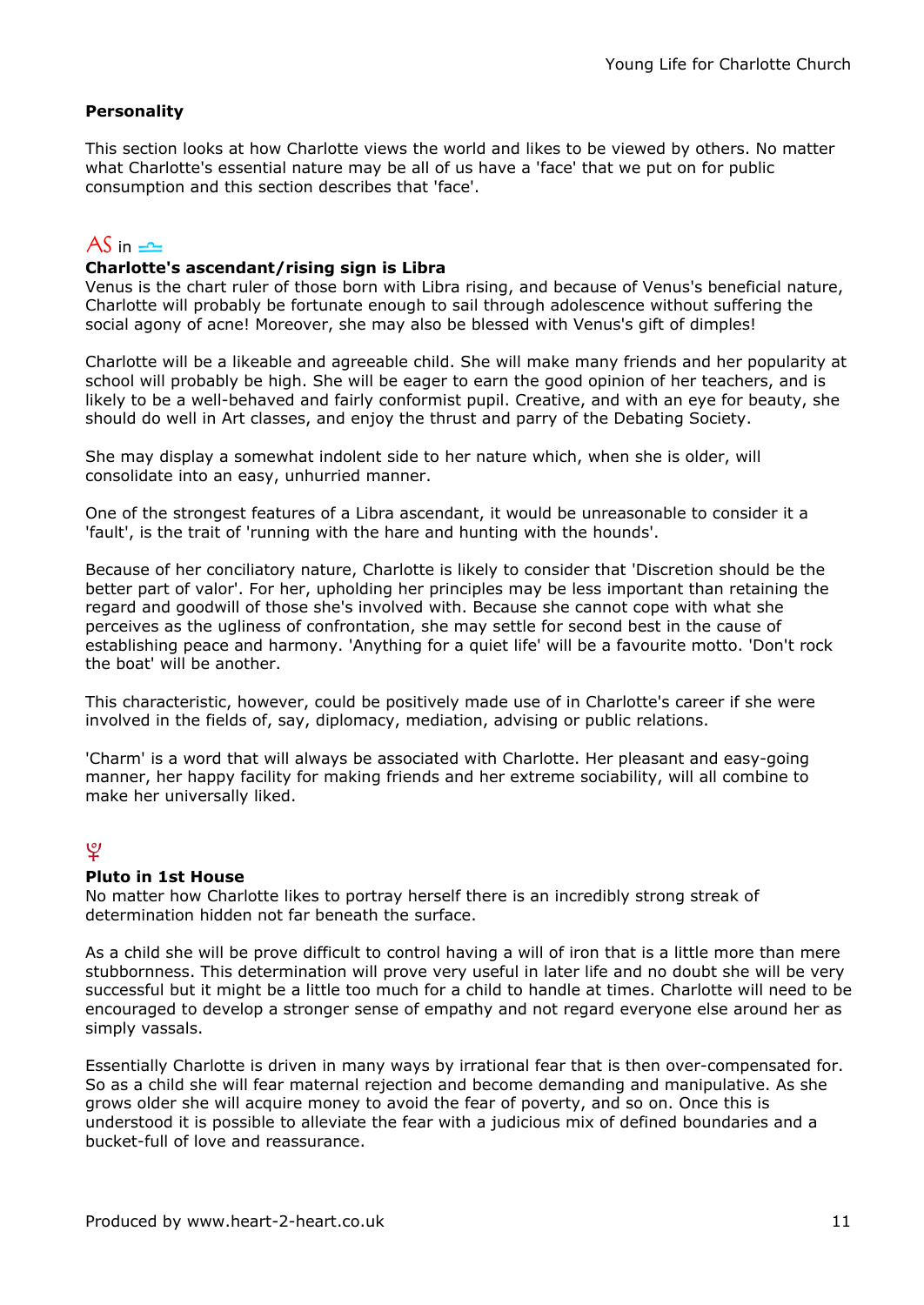#### Section B

#### Toddler to teenager the process of development

#### Assertion

In this section we will be looking at the way in which Charlotte finds her way through the rough and tumble of childhood and later life, without being pushed around by others. The methods and approaches she uses to make sure her own needs are met and how she deals with the needs of others when they are at odds with her own.

## $\vec{C}$

#### Mars in 2nd House

Charlotte is not too assertive generally but once she has attached herself to somebody she can become possessive. She may have difficulty in expressing anger until it builds up and then explodes. It would be helpful for her to learn it is fine to express her anger so long as she doesn't hurt anybody doing it!

#### Friends and social groups

In this section we shall be looking at what sort of friends Charlotte needs and what she is likely to bring to friendships herself. We shall also look at the way in which she is likely to interact with social groups or whether, for example, she would prefer to be on her own.

## $\mathbf{m}$

#### Virgo in 11th House

Charlotte will probably choose her friends from within the work place, as she will most likely be too busy for much of a social life. Her innate need for perfection in all things could make her over critical, which in turn makes it difficult for her to make friends easily.

#### More on Charlotte's friends and social groups

### $H$

#### Uranus in 2nd House

Charlotte will have an exciting social life, and being a member of a group or club will give her a sense of security and stability. She may pursue money with great energy, largely because she will enjoy the freedom it brings. In her adult years, she will always be successful at being able to extricate herself from financial scrapes in the most ingenious of ways.

#### The power of the mind

In this section we indicate Charlotte's communication and learning skills, her needs at school and requirements for her further education. Of particular interest to her parents will be how to talk and connect with her.

### $\boldsymbol{\mathscr{L}}$

#### Sagittarius in 3rd House

No matter how short the time Charlotte may spend in the school system, she is one of life's natural students and will never stop learning. She has a curious mind, and many far-ranging interests. Dull facts and figures may bore her, but once her vivid imagination is fired, she will throw herself enthusiastically into expanding her store of knowledge. In turn, she loves to share her knowledge, and would make an excellent and inspirational teacher. She is a skilled storyteller and image-weaver.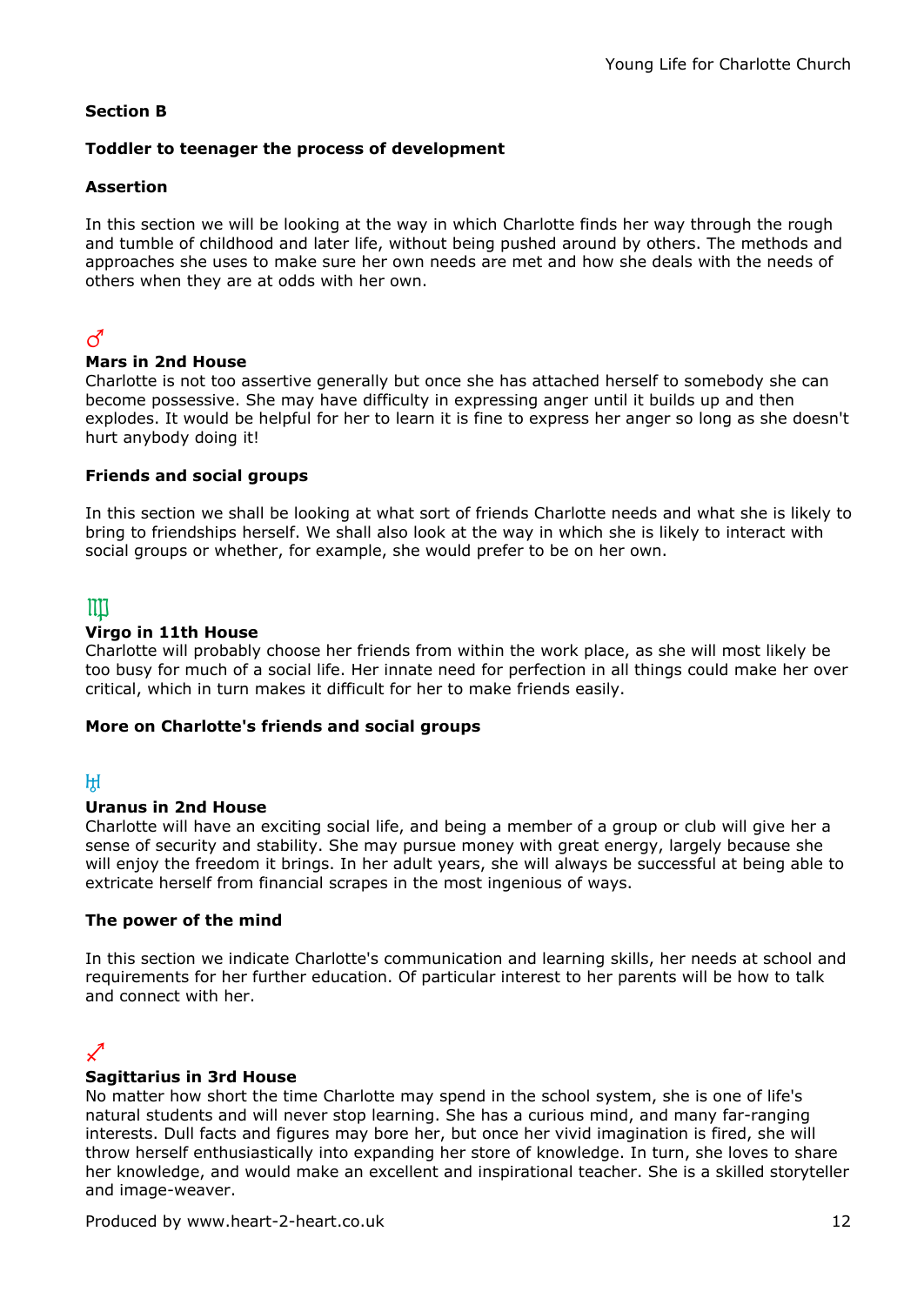## tt

#### Neptune in 3rd House

This child may hide her ideas and thoughts from those around her, making it difficult for others to get to know what she is really thinking. Her mind can be swamped by feelings and emotions as there is no hard logic in her thinking, she is often confused by her muddled thoughts and this can make her feel vulnerable and unhappy.

But she is more than compensated by a rich and creative imagination that enables her to live on a different mental plane from the rest of us.

Pretence is as good as reality to her. She may invent fantasy situations and scenarios, and her world is likely to be peopled with imaginary friends who have sprung from her fertile mind. And woe betide anyone who fails to pay proper respect to the invisible chum or who forgets to set a place for the invented child when laying the table for tea! Such imaginary friends, however, often fade, mercifully for the parents! into the background once school is started with its 'flesh and blood' attractions.

Academically, Charlotte is likely to be a daydreamer, who is frequently chastised for gazing out of the window when she should be attending to her studies. In spite of this, she'll still manage to learn by a form of 'intellectual osmosis' - picking up vibrations and translating them into knowledge. Such a system though, may well not be appreciated by Charlotte's teachers, who may consider her irritatingly vague and lacking in concentration.

Although her school reports may disapprove of her for not paying attention in many of her lessons, her English teacher is likely to find her highly intelligent and extremely responsive. Books, words, poetry and art will inspire her, and help her make the most of her not inconsiderable talents. She could display real promise in drama classes, for instance, and she may have a flair for creative writing.

#### More about Charlotte's mental approaches

## $\overline{2}$  in  $\overline{1}$

#### Mercury in Pisces

Charlotte will find it easier to communicate ideas and concepts than hard facts and figures. Because of this, it would be easy to dismiss her as a 'woolly thinker', but it would be doing her a great disservice to do so.

You see, her mind is whirling in a confusing maelstrom of emotions, feelings, subliminal impressions and intuitive perceptions. Sensitive and empathetic, she operates by 'tuning in' unconsciously to the intellectual vibrations given off by others and responding accordingly. Logic plays little or no part in her thought processes.

At school she could find the discipline and routine hard to take, and may do poorly in mathematics and science lessons. Dull, dry subjects that are unimaginatively taught will leave her baffled and unhappy. Where she will shine, however, will be in the arts; in music, drama and most particularly in poetry, literature and languages.

Charlotte's imagination is unsurpassed. It is rich, deep, an inexhaustible well, and is likely to be her best academic asset. Encourage her in her reading, and do not scold her for her constant daydreaming or her often-solitary playacting. Although such activities may be her escape route from the harsh realities of life, she is at the same time nurturing and developing her mind.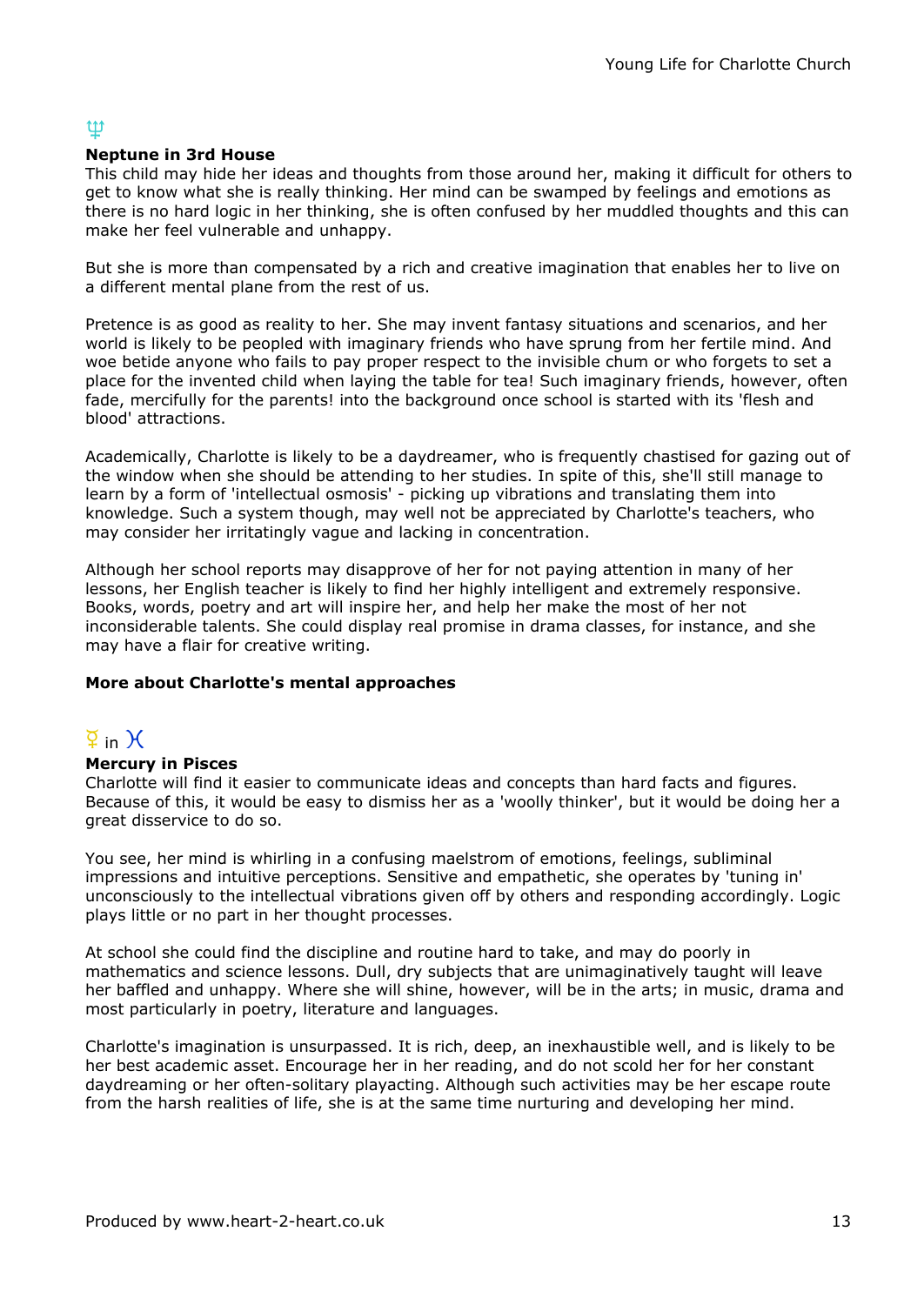## $\overline{Q}$

#### Mercury in 5th House

Charlotte's creativity may be expressed through the medium of the spoken and written word, and so she could have a flair for writing. Drama may be a particular interest - particularly so because it provides Charlotte with the spotlight she enjoys performing under! She is bright and lively, with a fertile, active brain, and she will respond well to others whose wit and mental agility match her own.

Her preferred way of relaxing, is likely to be in playing games of skill and strategy, such as chess.

#### Charlotte's communication skills are modified in the following way

## $9$  d  $9$   $\star$   $\star$   $\star$   $\star$   $\star$

#### Mercury Conjunct Venus

Blessed with a melodious voice, this child could well develop talent as a singer or musician. A love of language is indicated here, and Charlotte will be able to express her thoughts creatively. Her interests will lie primarily in the arts.

## $\overline{9}$  D  $\overline{0}$   $\star$   $\star$   $\star$   $\star$   $\star$

#### Mercury Square Mars

Prone to acting before thinking, Charlotte is an assertive - and often aggressive - communicator, always ready to leap into an argument with her contribution. Almost combative in her debating skills, she may use her incisive intellect and razor-sharp tongue to bully her opponents verbally.

She appreciates direct speech, for she does not have time to wade through convoluted talk or waffle. In her book, actions speak louder than words, and she is always the first to act on a good idea, generally one of her own!

## <del>¥ □ ₩ ★★★★☆</del>

#### Mercury Square Uranus

There is a very stubborn streak in Charlotte's nature. She may display an unwillingness or inability to compromise or to accommodate the viewpoints of others. Sometimes this obstinacy may lead her to 'cut off her nose to spite her face' or to persist in an untenable position for the sake of a principle.

In her desire to be outspoken and honest, she can be quite blunt in what she has to say. Tactful she's not!

#### Earning and spending money

In this section we shall look at how Charlotte is likely to develop in terms of her attitude towards the acquisition and expenditure of money.

## $\mathbb{II}$

#### Scorpio in 2nd House

Charlotte is very resourceful when it comes to making money. To her, it represents power, and so she will strive to make a great deal of it. She does nothing by half-measures, and so has the potential to amass a large amount of money during her working life.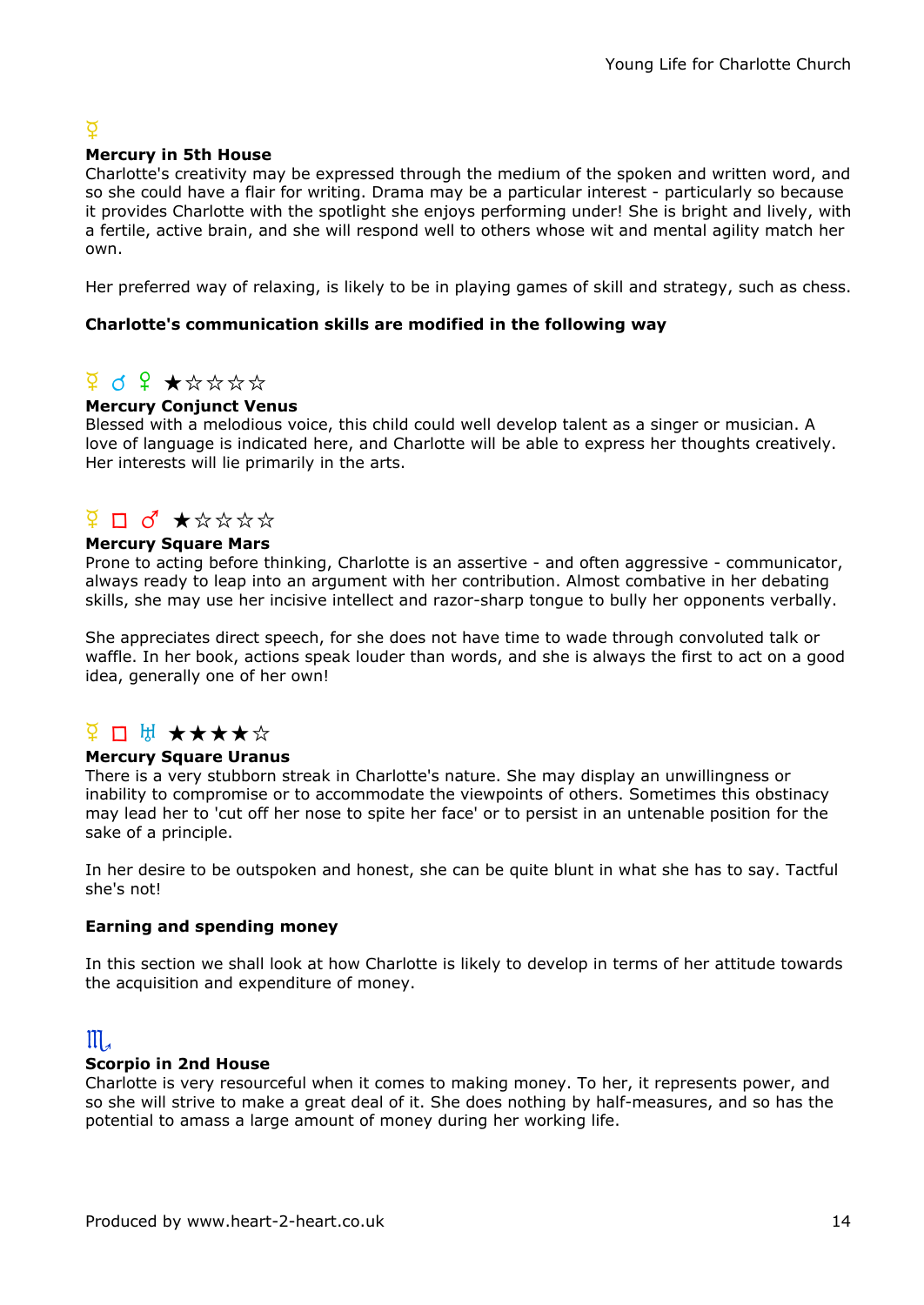## $\vec{C}$

#### Mars in 2nd House

The normal ways of earning money as an employee may be too slow for Charlotte's liking, and so she might prefer to be self-employed, or to start up a business of her own. As well as entrepreneurial skills she can boast executive action, assertiveness, desire for money and, above all, energy, so she is likely to be a force to be reckoned with! The process of money making excites and motivates her.

### ち

#### Saturn in 2nd House

This astrological placement confers a sensible fear of poverty and, because of this, Charlotte is likely to take a frugal and prudent approach to finances, and value the protective security of money in the bank.

She may have to sweat for her money. Material success is likely to come only as the result of a great deal of hard work, and later in life than Charlotte might wish it to be! But her patience, realism, stamina and level headed caution will combine well with ambition to ensure her eventual success.

### $H$

#### Uranus in 2nd House

In the big, wide world there are bills to be paid and financial obligations to be met and there's no escaping them. And Charlotte's finances are likely to be subject to wild fluctuation at the best of times.

But she will develop a singular talent for improvising, and for spotting potentially beneficial openings. Her original and inventive approach to money making will invariably work to her advantage.

She will be very relaxed about borrowing from or lending cash to her friends, and is likely to display a very 'laid-back' attitude to money.

#### More information concerning Charlotte's attitude towards finances

# $9$  in  $H$

#### Venus in Pisces

Charlotte is likely to be somewhat unrealistic when it comes to money. She will find it virtually impossible to stick to a budget or to exercise any real control over her cash flow. For instance, in her vague and dreamy way she may if self-employed set erratic fees - charging less for jobs she enjoys doing, and more for those she doesn't.

Tender hearted and idealistic, Charlotte may often be found contributing her cash to charitable causes, or to others less fortunate than herself. However, a considerable amount of money could also be wasted on escapist activities. Money, for Charlotte, is easily frittered away.

## $\Omega$

#### Venus in 5th House

Charlotte will certainly get serious enjoyment from the process of acquiring money and will no doubt display any wealth she does accumulate in a very grandiose and often dramatic fashion.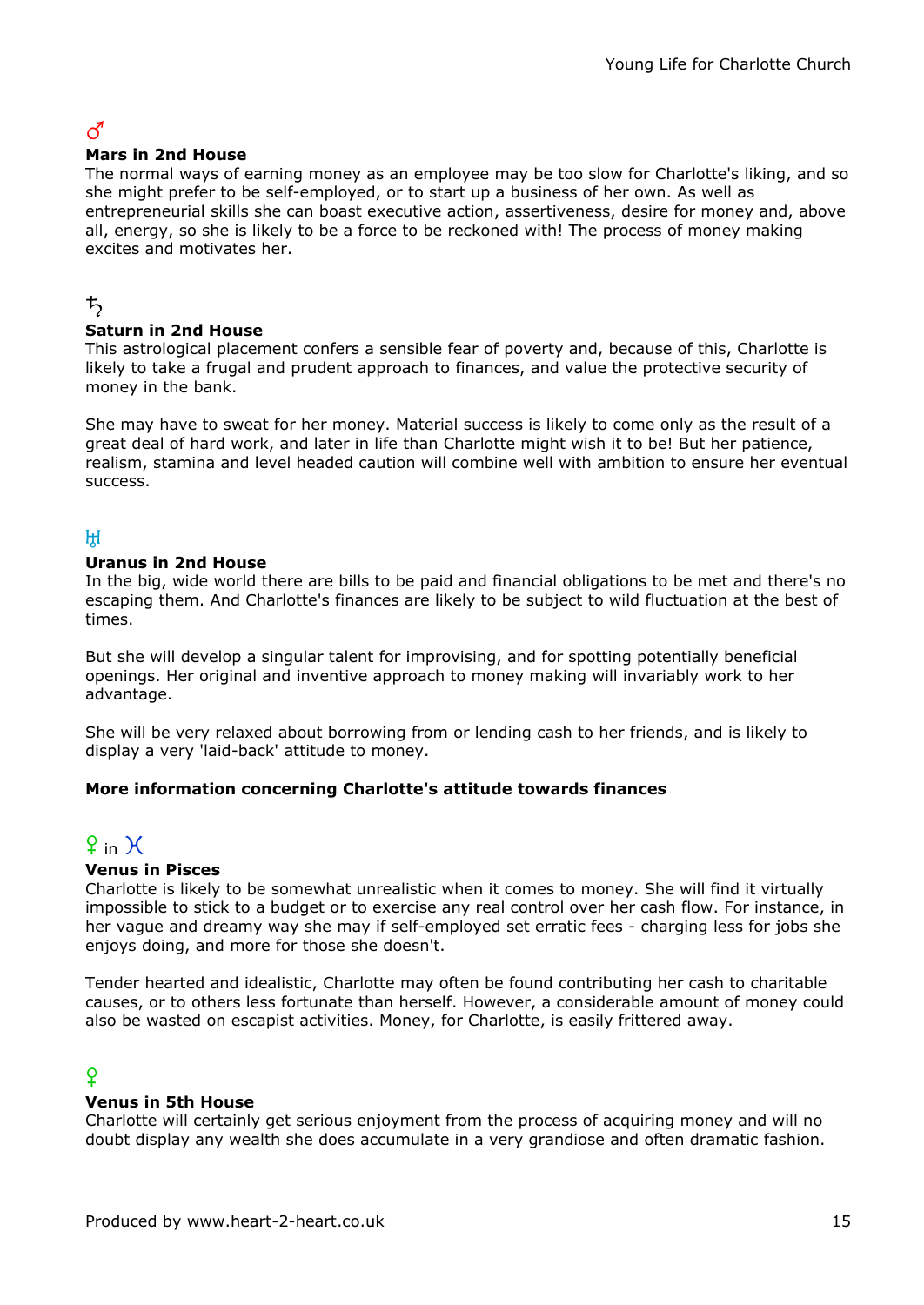#### Section C - preparing for independence

#### Higher education and establishing values

In this section we shall examine how Charlotte is likely to find her place in society, as she grows older. What standards she will set for herself and what she values. This will probably not become clear until Charlotte has reached at least the puberty stage.

### $\mathbb T$

#### Gemini in 9th House

If she is lucky, higher education will show Charlotte how to make sense of the wealth of facts and information she has accumulated during her school years.

#### More about Charlotte's philosophy and further education

## $2f$  in  $\chi$

#### Jupiter in Pisces

With her natural sensitivity and intuition, it would be a waste of time, to say nothing of Charlotte's talents, to try to push her into rigid, formal higher education. She could display a marked artistic ability and further education for her must help this creative talent blossom. The negative side of this placement is that Charlotte may find it hard to focus on goals and to discipline her other talents required in the process of education.

#### Charlotte's education

### $\overline{2}$

#### Jupiter in 4th House

The values she learns as a child will be carried forward to the family she'll undoubtedly want to establish when she's an adult, and the secure base she enjoyed as a child will be reproduced in her own family home. So it may be Charlotte feels she doesn't have time for the luxury of further education but it is one method by which she will be able to enrich the family life that is so important to her.

#### This section is especially concerned with Charlotte's inner values

## $4$  d  $\odot$  \*\*\*\*\*

#### Jupiter Conjunct Sun

There's a strong risk-taking element in this child's nature but, with the luck that seems to accompany her every move, her risks generally pay off!

She is generous, inclined to extravagance and has more confidence than most people. Her buoyant optimism and positive outlook will ensure she is a popular and well-liked child.

All of which means that she has a strong internal faith in life and this quality will show through in everything she does.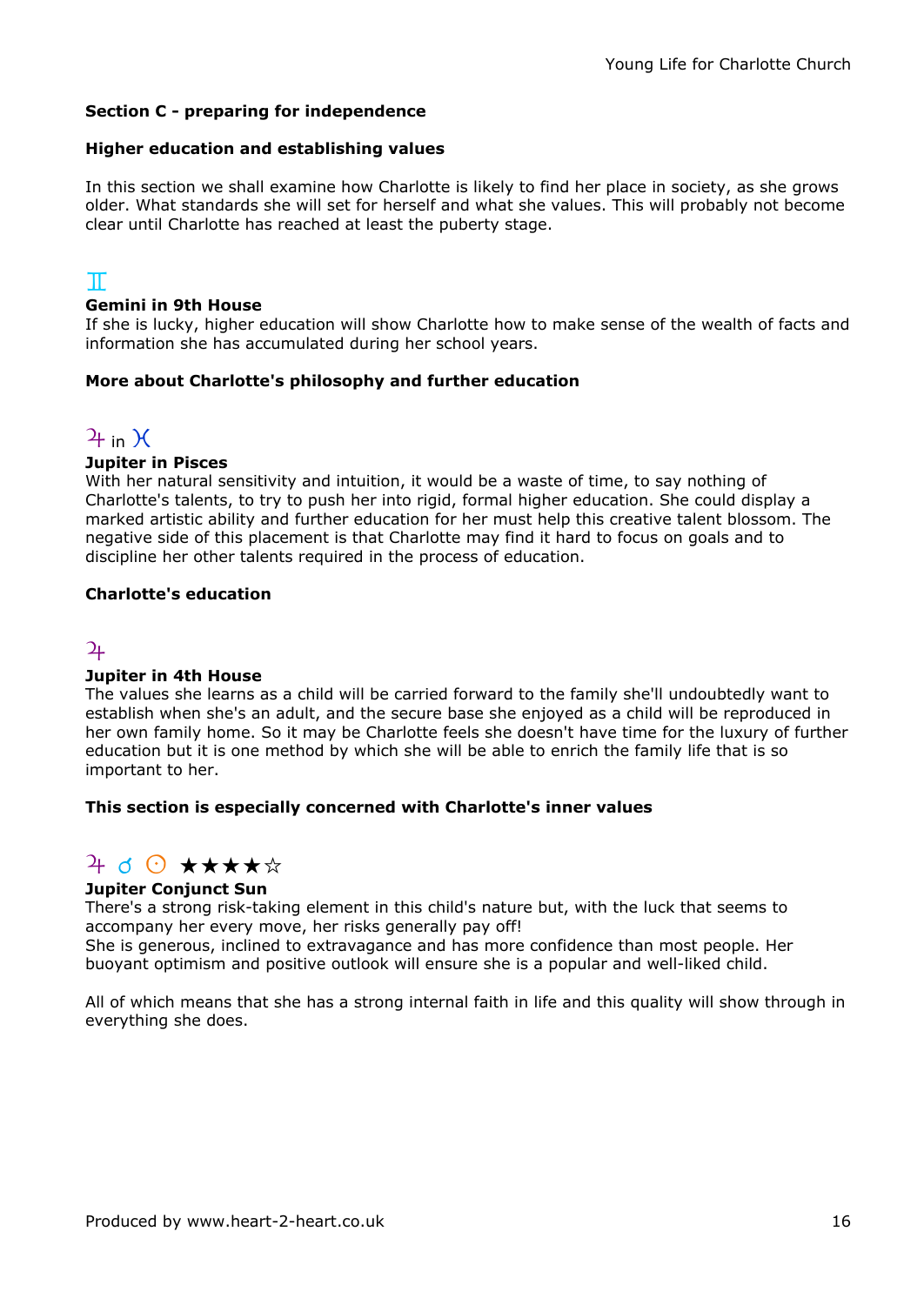# $4 \Delta \frac{9}{4} \star x x x x$

#### Jupiter Trine Pluto

Charlotte uses her powerful intellect and penetrative insight to discover truths for the benefit of others. Her forceful personality gives her the power to sway the masses, and to direct her considerable willpower to good creative effect.

Charlotte has an extremely good insight into the workings of her own psyche too and sees clearly where changes can and should be made. Whether or not she musters the energy to effect such changes is another matter altogether.

#### Approach to daily working life

This section will look at how Charlotte may approach the thorny problem of working for a living. Naturally this will not begin to show until her teenage years, but as with everything else, forewarned is forearmed and there will always be ways to produce the most positive outcome!

## $\gamma$

#### Aries in 6th House

Charlotte will make a hard and energetic worker who enjoys the physical challenge of employment. She will throw herself into it with enthusiasm, and will love to take the initiative.

#### More about Charlotte's likely approach to working life

## $\overline{9}$  in  $\overline{)}$

#### Mercury in Pisces

There is a strongly sensitive side to Charlotte, which may influence her choice of employment. She could be drawn to the arts, in which case photography and filmmaking would greatly fascinate her, or one of the healing professions. The work of an image-consultant could be another employment possibility.

#### $\overline{Q}$

#### Mercury in 5th House

Creative writing could be a possible outlet for Charlotte's energies when it comes to choosing a line of work. She would also be good at public relations, at working in the sports and entertainment industries, and she might do well as a teacher of infants and young children.

#### Career and ambitions

In this section we shall look at how Charlotte might approach the outside world in terms of possible careers and potential ambitions as she grows to maturity. Naturally these traits are unlikely to show until Charlotte is at least in her teens.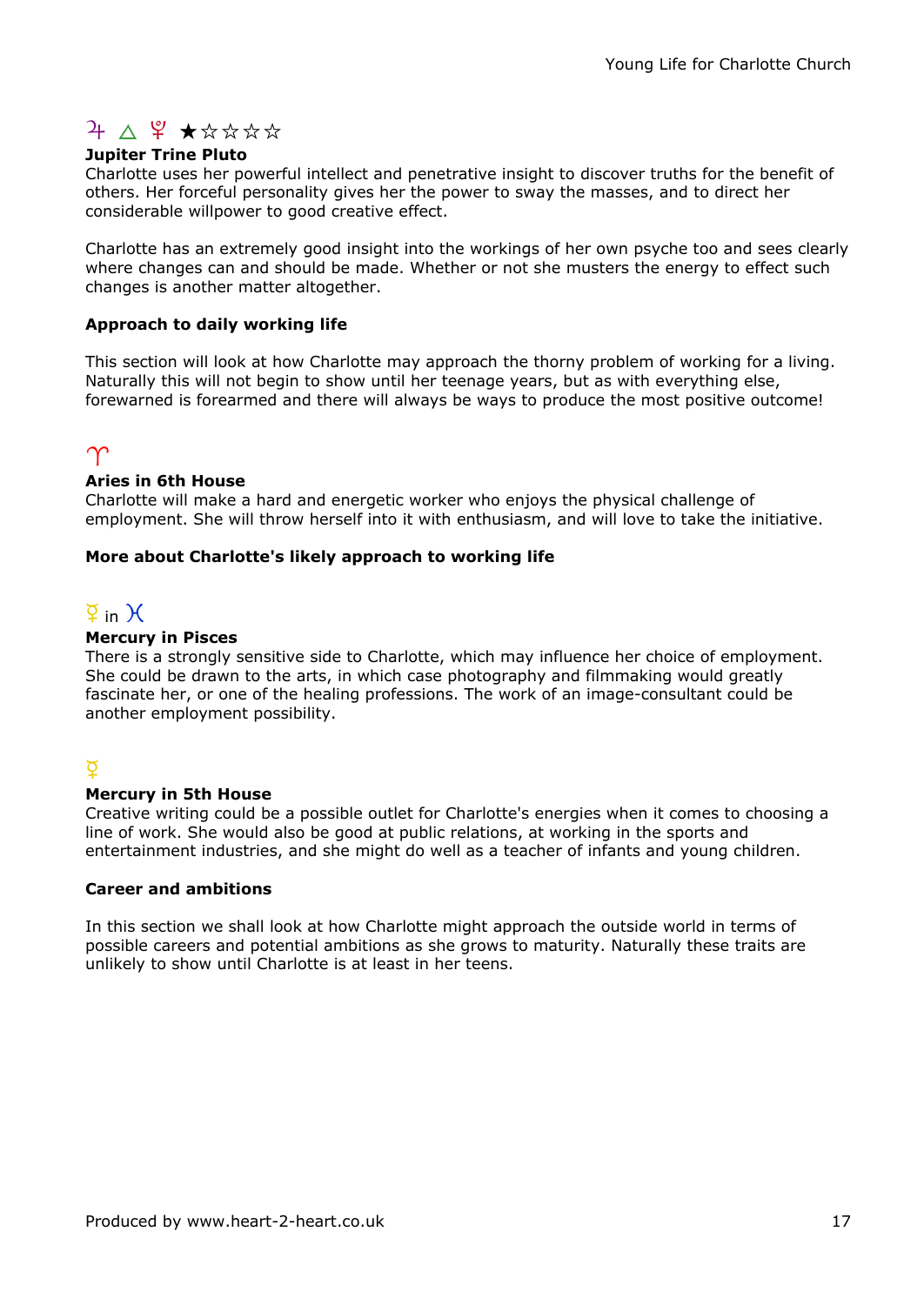#### More about Charlotte's possible career approaches



#### Saturn in Sagittarius

Achieving success in her career will be strongly linked to Charlotte's moral principles, and it is to her father or to a male role model, that she will look for guidance when formulating her code of ethics. A too-rigid, or a lackadaisical, influence may lead to difficulties later in life.

Charlotte will take her professional responsibilities, as well as her philosophical and moral outlook, extremely seriously. And, almost by way of return for such strict adherence to her principles, she will expect to be seen as just, honest and noble, and a leader, or an authority of some kind. You may be surprised to learn that, ideally, she would like to be regarded as a wise and kindly benefactor of mankind! But she'd never admit it.

Since one of her fears is that others may not share her self-view, she may over-compensate by becoming dogmatic in her opinions, and trying to hold the monopoly on truth and wisdom. Imposing her views and principles in this way could lead to rampant self-righteousness ... and consequently to her being considered a bit of a pain in the neck!

## ち

#### Saturn in 2nd House

With her level headed and cautious approach, Charlotte could do extremely well in the financial world, to her, handling large amounts of money is the next best thing to owning it herself! or she may be drawn to a career in real estate. Whether it's money, property development, or working on the land, it's all a form of 'investment', and this is what will interest Charlotte most: getting a return of some kind.